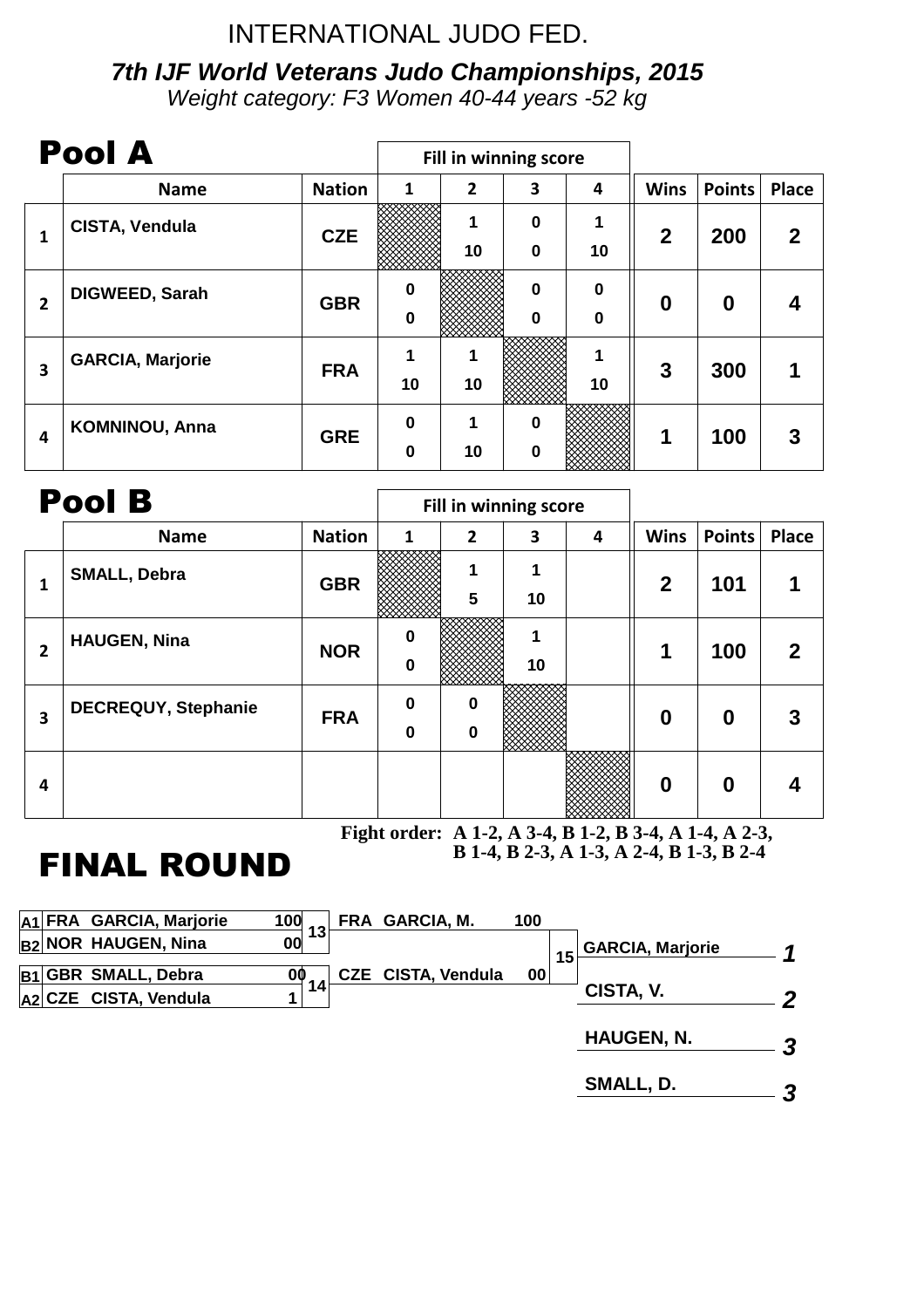#### INTERNATIONAL JUDO FED. **7th IJF World Veterans Judo Championships, 2015** 21st - 24th September 2015

Weight category: F3 Women 40-44 years -63 kg

|                |                        |               |              |          | Fill in winning score |             |             |              |               |              |
|----------------|------------------------|---------------|--------------|----------|-----------------------|-------------|-------------|--------------|---------------|--------------|
|                | <b>Name</b>            | <b>Nation</b> | $\mathbf{1}$ | 2        | 3                     | 4           | 5           | <b>Wins</b>  | <b>Points</b> | Place        |
| $\mathbf{1}$   | <b>HEIDRICH, Anke</b>  | <b>GER</b>    |              | $\bf{0}$ | $\mathbf 0$           | $\mathbf 0$ | $\mathbf 0$ | $\mathbf 0$  | $\bf{0}$      | 5            |
| $\overline{2}$ | ZAHOROVA, Jaroslava    | <b>CZE</b>    | 100          |          | 100                   | $\mathbf 0$ | $\mathbf 0$ | $\mathbf{2}$ | 200           | 3            |
| 3              | DAILLIERE, Alexandrin  | <b>FRA</b>    | 100          | $\bf{0}$ |                       | $\mathbf 0$ | $\mathbf 0$ | 1            | 100           | 4            |
| 4              | <b>LANCKRIET, Trui</b> | <b>BEL</b>    | 100          | 100      | 100                   |             | $\mathbf 0$ | 3            | 300           | $\mathbf{2}$ |
| 5              | <b>VESZI, Klara</b>    | <b>HUN</b>    | 100          | 100      | 100                   | 100         |             | 4            | 400           | 1            |

Score points: Ippon 100 / Wazaari 10 / Yuko 1 / Penalties 0,5 **Order of Contests:** 1 - 2, 3 - 4 / 1 - 5, 2 - 3 / 4 - 5, 1 - 3 / 2 - 4, 3 - 5 / 1 - 4, 2 - 5

| <b>Contest</b> | <b>Name</b>                   | <b>Score</b> | <b>Score</b> | Name                          | <b>Time</b> |
|----------------|-------------------------------|--------------|--------------|-------------------------------|-------------|
| $1 - 2$        | <b>HEIDRICH, Anke</b>         | 0            | 100          | ZAHOROVA, Jaroslava           | 0:14        |
| $3 - 4$        | <b>DAILLIERE, Alexandrine</b> | 0            | 100          | <b>LANCKRIET, Trui</b>        | 2:29        |
| $1 - 5$        | <b>HEIDRICH, Anke</b>         | 0            | 100          | <b>VESZI, Klara</b>           | 0:31        |
| $2 - 3$        | ZAHOROVA, Jaroslava           | 100          | 0            | <b>DAILLIERE, Alexandrine</b> | 3:00        |
| $4 - 5$        | <b>LANCKRIET, Trui</b>        | 0            | 100          | <b>VESZI, Klara</b>           | 0:45        |
| $1 - 3$        | <b>HEIDRICH, Anke</b>         | 0            | 100          | <b>DAILLIERE, Alexandrine</b> | 0:31        |
| $2 - 4$        | ZAHOROVA, Jaroslava           | 0            | 100          | <b>LANCKRIET, Trui</b>        | 1:26        |
| $3 - 5$        | <b>DAILLIERE, Alexandrine</b> | 0            | 100          | <b>VESZI, Klara</b>           | 0:17        |
| $1 - 4$        | <b>HEIDRICH, Anke</b>         | 0            | 100          | <b>LANCKRIET, Trui</b>        | 0:41        |
| $2 - 5$        | ZAHOROVA, Jaroslava           | 0            | 100          | <b>VESZI, Klara</b>           | 0:00        |

| <b>RESULTS</b>        |            |  |  |  |  |  |  |  |
|-----------------------|------------|--|--|--|--|--|--|--|
| 1   VESZI, Klara      | <b>HUN</b> |  |  |  |  |  |  |  |
| 2   LANCKRIET, Trui   | <b>BEL</b> |  |  |  |  |  |  |  |
| 3 ZAHOROVA, Jaroslava | C.ZF       |  |  |  |  |  |  |  |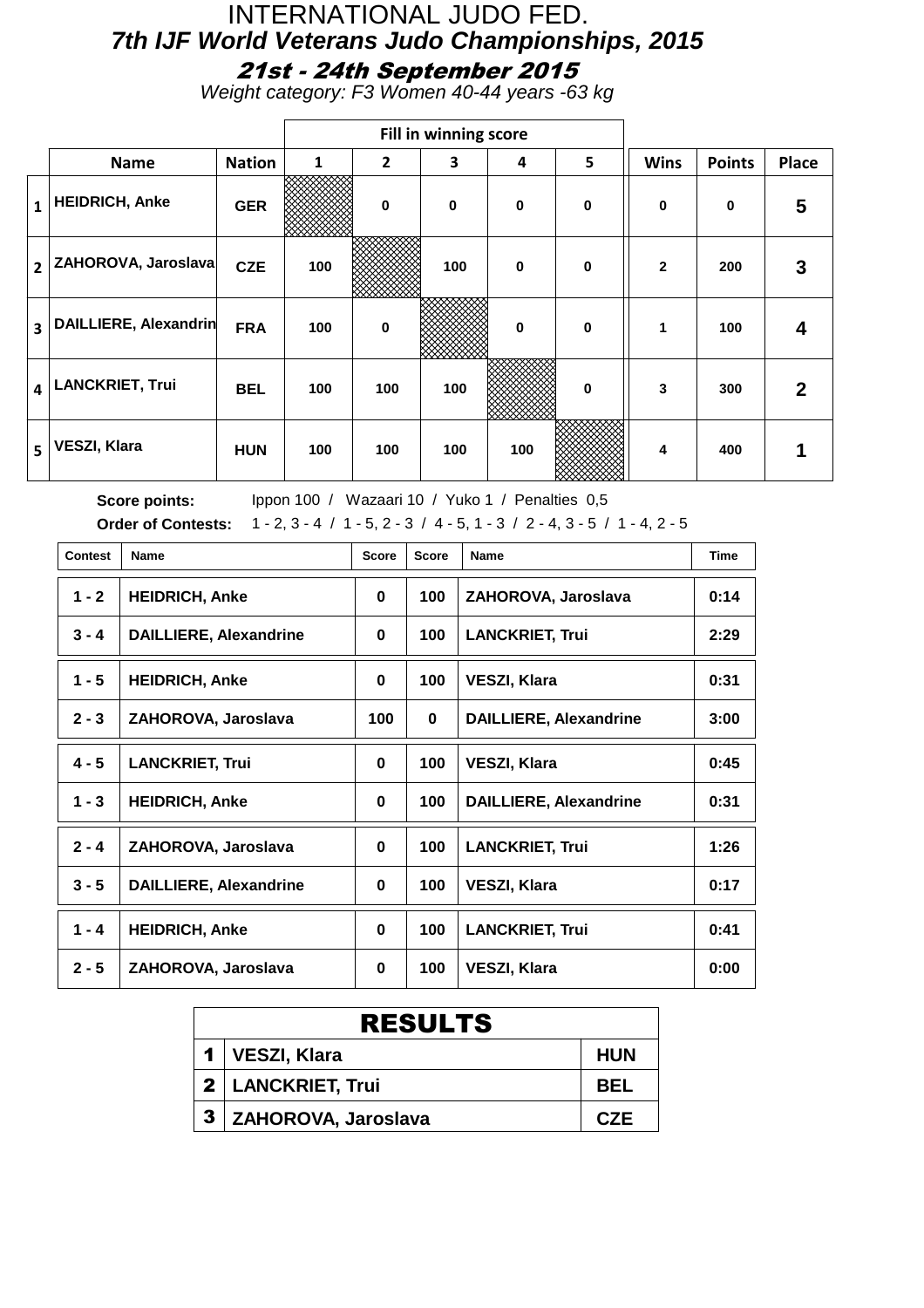### INTERNATIONAL JUDO FED. **7th IJF World Veterans Judo Championships, 2015** 21st - 24th September 2015

Weight category: F3 Women 40-44 years -70 kg

|                |                         |               |              | Fill in winning score |                  |   |                          |   |
|----------------|-------------------------|---------------|--------------|-----------------------|------------------|---|--------------------------|---|
|                | <b>Name</b>             | <b>Nation</b> | $\mathbf{1}$ | $\overline{2}$        | 3                |   | <b>Wins Points Place</b> |   |
| 1              | <b>GERTSCH, Sonia</b>   | <b>SUI</b>    |              | $\mathbf 0$           | 10               | 1 | 10                       |   |
| $\overline{2}$ | <b>GUENET, Marie</b>    | <b>FRA</b>    | $.5\,$       |                       | $\boldsymbol{0}$ | 1 | 0.5                      | 3 |
| 3              | <b>SEGAIN, Murielle</b> | <b>FRA</b>    | $\mathbf 0$  | 10                    |                  | 1 | 10                       | 2 |

**Order of Contests:** 1 - 2 / 1 - 3 / 2 - 3

| <b>Contest</b> | <b>Name</b>    | Score | <b>Score</b> | Name          | Time |
|----------------|----------------|-------|--------------|---------------|------|
| $1 - 2$        | GERTSCH, Sonia | 0     | .5           | GUENET, Marie | 3:00 |

| $1 - 3$ | GERTSCH, Sonia |  |  | <b>SEGAIN, Murielle</b> | 3:00 |
|---------|----------------|--|--|-------------------------|------|
|---------|----------------|--|--|-------------------------|------|

|  | $2 - 3$ GUENET, Marie |  | 10 | SEGAIN, Murielle | 3:00 |
|--|-----------------------|--|----|------------------|------|
|--|-----------------------|--|----|------------------|------|

**Score points:** Ippon 100 / Wazaari 10 / Yuko 1 / Penalties 0,5

| <b>RESULTS</b>       |            |  |  |  |  |  |  |  |  |
|----------------------|------------|--|--|--|--|--|--|--|--|
| 1   GERTSCH, Sonia   | <b>SUI</b> |  |  |  |  |  |  |  |  |
| 2   SEGAIN, Murielle | <b>FRA</b> |  |  |  |  |  |  |  |  |
| 3   GUENET, Marie    | <b>FRA</b> |  |  |  |  |  |  |  |  |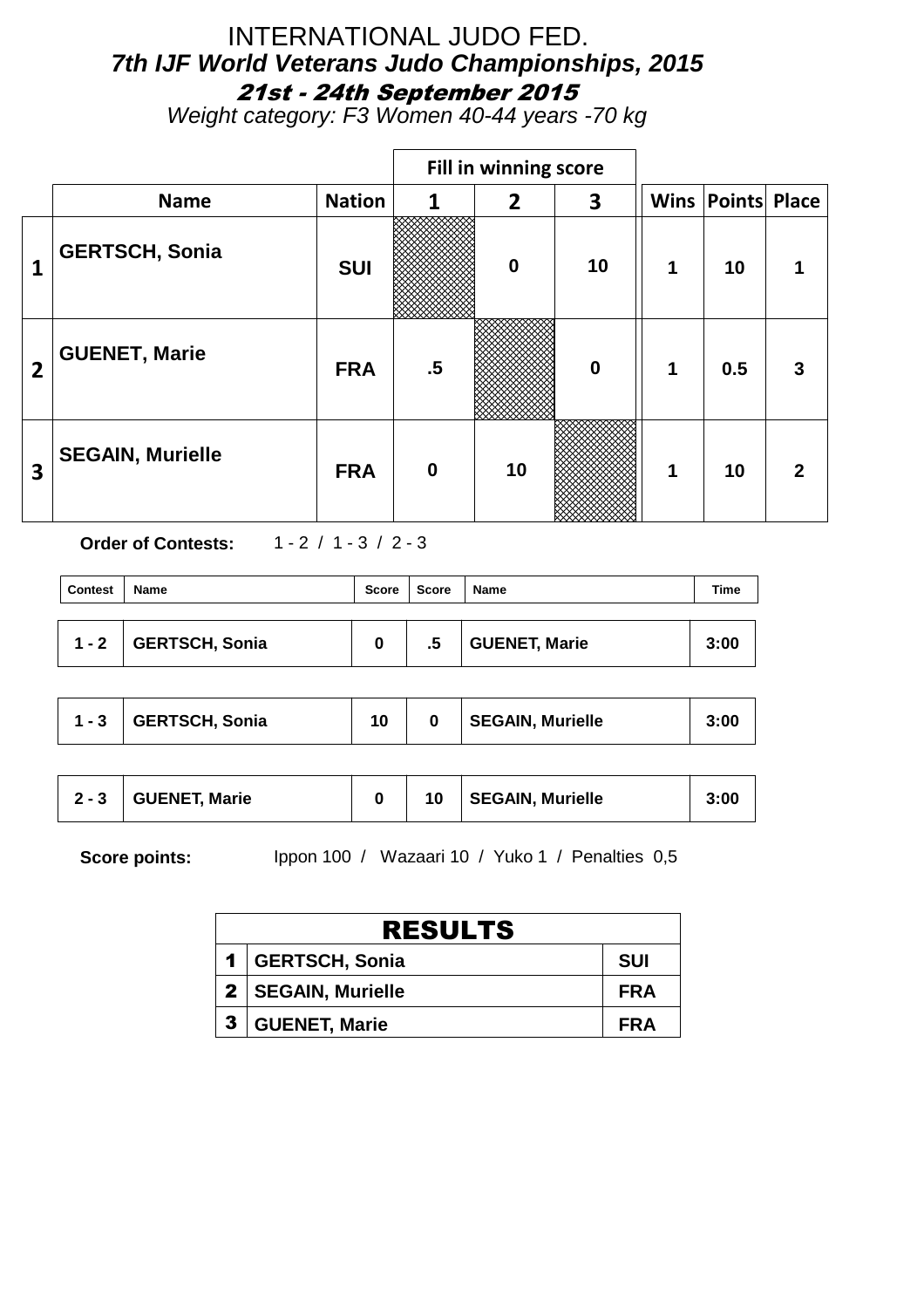#### INTERNATIONAL JUDO FED. 7th IJF World Veterans Judo Championships, 2015 21st - 24th September 2015 Weight category: F3 Women 40-44 years -78 kg

|                |                        |               |     |                | Fill in winning score |          |                  |                  |              |
|----------------|------------------------|---------------|-----|----------------|-----------------------|----------|------------------|------------------|--------------|
|                | <b>Name</b>            | <b>Nation</b> | 1   | $\overline{2}$ | 3                     | 4        | <b>Wins</b>      | <b>Points</b>    | <b>Place</b> |
| 1              | SMITH, Shandra         | <b>USA</b>    |     | $\bf{0}$       | $\bf{0}$              | $\bf{0}$ | $\boldsymbol{0}$ | $\boldsymbol{0}$ | 4            |
| $\overline{2}$ | <b>LABAT, Sylvie</b>   | <b>FRA</b>    | 100 |                | $\mathbf 0$           | $\bf{0}$ | $\mathbf 1$      | 100              | 3            |
| 3              | KONIGOVA, Lenka        | <b>CZE</b>    | 100 | 100            |                       | $\bf{0}$ | $\mathbf{2}$     | 200              | 2            |
| 4              | <b>DINUSOVA, Karin</b> | <b>SVK</b>    | 100 | 100            | 100                   |          | 3                | 300              |              |

Score points: Ippon 100 / Wazaari 10 / Yuko 1 / Penalties 0,5 **Order of Contests:** 1 - 2, 3 - 4 / 1 - 3, 2 - 4 / 1 - 4, 2 - 3

| Contest | <b>Name</b>            | <b>Score</b> | <b>Score</b> | <b>Name</b>            | <b>Time</b> |
|---------|------------------------|--------------|--------------|------------------------|-------------|
| $1 - 2$ | <b>SMITH, Shandra</b>  | 0            | 100          | <b>LABAT, Sylvie</b>   | 1:49        |
|         |                        |              |              |                        |             |
| $3 - 4$ | <b>KONIGOVA, Lenka</b> | 0            | 100          | <b>DINUSOVA, Karin</b> | 1:42        |
|         |                        |              |              |                        |             |
| $1 - 3$ | <b>SMITH, Shandra</b>  | 0            | 100          | <b>KONIGOVA, Lenka</b> | 0:27        |
| $2 - 4$ | <b>LABAT, Sylvie</b>   | 0            | 100          | <b>DINUSOVA, Karin</b> | 1:19        |
|         |                        |              |              |                        |             |
| $1 - 4$ | <b>SMITH, Shandra</b>  | 0            | 100          | <b>DINUSOVA, Karin</b> | 0:15        |
| $2 - 3$ | <b>LABAT, Sylvie</b>   | 0            | 100          | KONIGOVA, Lenka        | 0:49        |

| <b>RESULTS</b>   |                      |            |  |  |
|------------------|----------------------|------------|--|--|
|                  | 1   DINUSOVA, Karin  | <b>SVK</b> |  |  |
|                  | 2   KONIGOVA, Lenka  | <b>CZE</b> |  |  |
| $\boldsymbol{3}$ | <b>LABAT, Sylvie</b> | <b>FRA</b> |  |  |